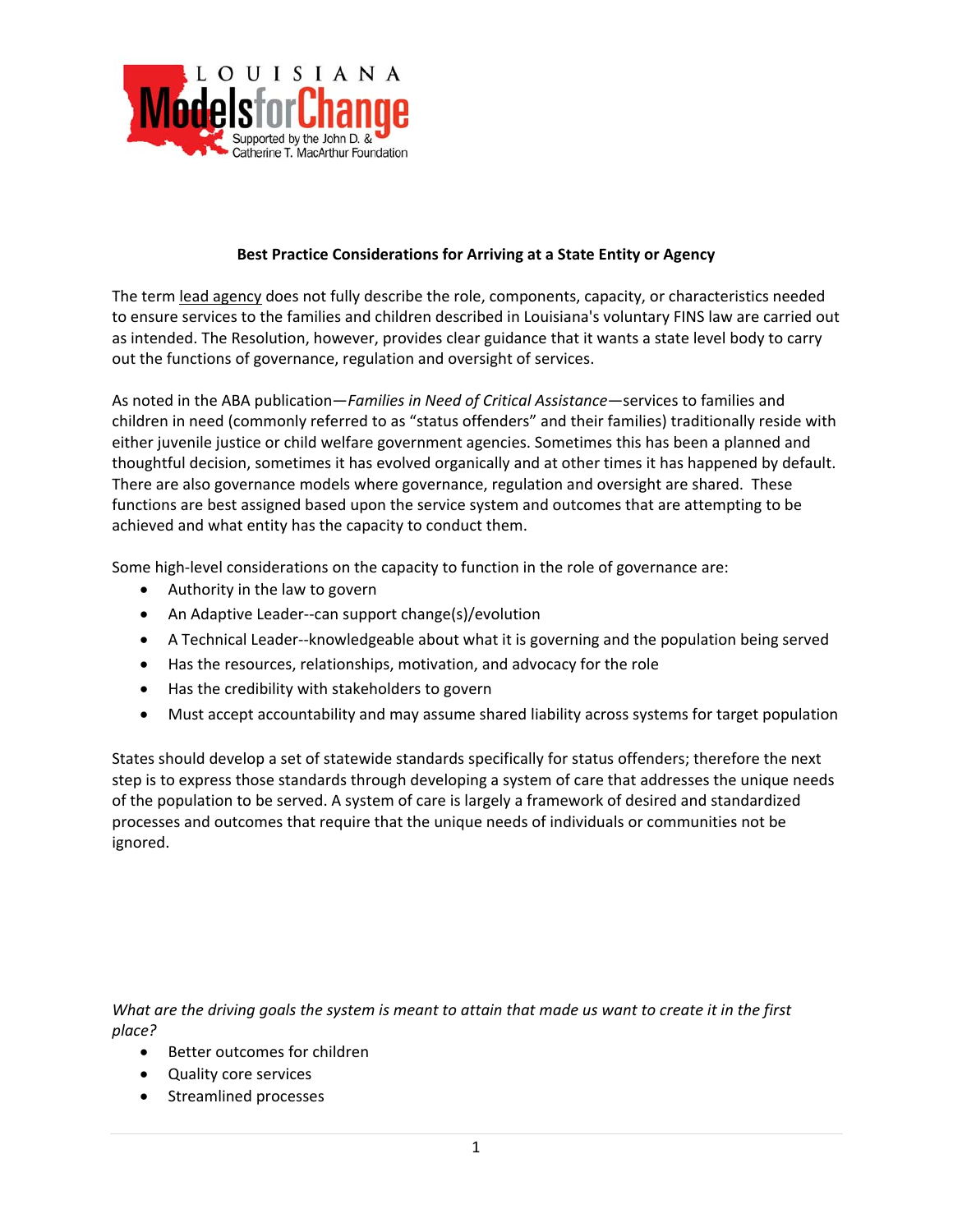

- Customer satisfaction
- Financial savings
- Justice
- Less disparity
- Using what works

The answers to these questions will drive how the system is designed, revised, and fine tuned.

## **Best Practice Considerations for Arriving at a State Entity or Agency: Florida's Lessons Learned and becoming a National Model**

While Florida is not the only system to consider, it is much like Louisiana and its evolution from a fledgling set of scattered services for runaways to a system that has been recognized nationally provides many valuable lessons.

Briefly the Florida system of care for Families and Children in Need of Services is designed much like an emergency room in a hospital:

- Acute or crisis issues
- Core services provided by trained staff
- Services are voluntary-the person is asking for help
- Services are rendered 24-7
- Services available with no other option at the time once the acute condition is addressed
- People are seen for assessment, but may be referred to other specialists or specialty hospital that can better meet specific needs (for FINS, e.g., young children, substance abuse, suicidal, those being served by others, what the law allows)
- The patient, if admitted and then released, may also seek further treatment if desired, for an underlying illness may need attention to prevent further crises and a referral is made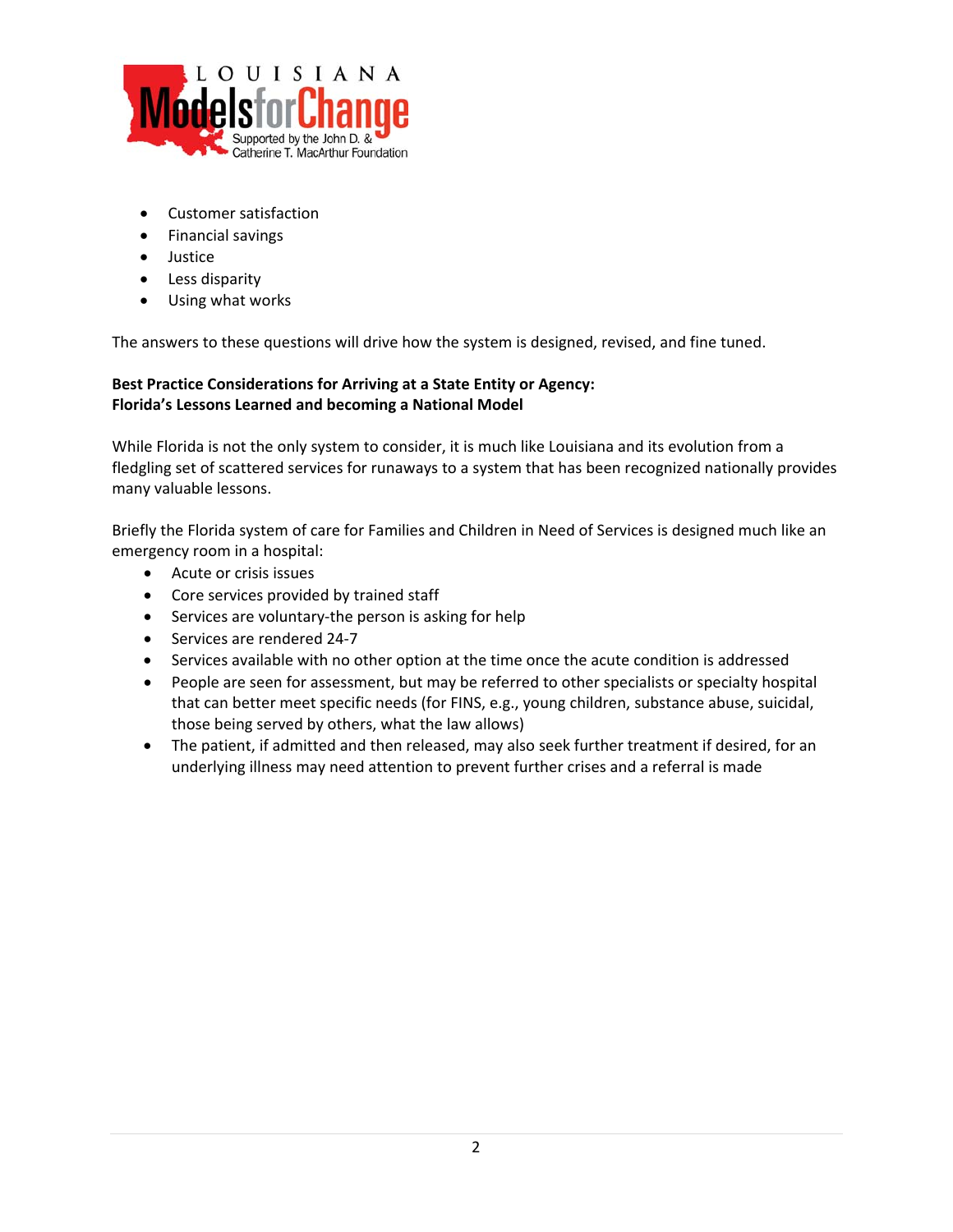

The following table shows a condensed comparison of the starting point to the current status shows.

| <b>From Services Alone</b>                                                                                                                                                             | To a System of Care                                                                                                                                                              |
|----------------------------------------------------------------------------------------------------------------------------------------------------------------------------------------|----------------------------------------------------------------------------------------------------------------------------------------------------------------------------------|
| Limited & varied services                                                                                                                                                              | Set of core services supported by a referral<br>process to more comprehensive services as<br>needed                                                                              |
| Fragmented service delivery                                                                                                                                                            | Coordinated service delivery while ensuring<br>Individualized intervention plan                                                                                                  |
| Long-term, intrusive, high court<br>involvement                                                                                                                                        | Short-term, least intrusive, low court<br>involvement                                                                                                                            |
| Government controls and decides; using court<br>as the hammer too soon and often; "blaming"                                                                                            | Voluntary families seeking assistance, "drive" the<br>course of the case; "partnering"                                                                                           |
| Creation of "dependency"                                                                                                                                                               | Building parenting capacity and youth skills                                                                                                                                     |
| No standards of care, service provision or<br>allocation of funds methodology                                                                                                          | Standards addressing eligibility, duplication,<br>advocacy, confidentiality, accessibility and<br>responsiveness; staff training                                                 |
| Effectiveness could not be measured--Data<br>limited to number and type served                                                                                                         | Clear measures of meeting effectiveness and<br>collecting impact data for children, families and the<br>larger system via a secure, web-based data system                        |
| Regional/local multiple contracts; contracting<br>amounts and expectations varied; no<br>statewide data base; no utilization<br>information-only demographics, number &<br>type served | Governance structure supports achieving good<br>outcomes-smart contracting; measurable outcomes;<br>statewide data base; contracts funded by<br>Need + Served + Outcomes = Money |

Florida's transformation also illustrates that the target population emerged first by which families and children were not being served or had limited, fragmented services; and then by where money could be saved and reinvested and positive results for children achieved.

For any system to function well there must be intentional, coordinated actions and decisions. The multiple partners for voluntary FINS—the courts, schools, other state agencies and community services, law enforcement and last, but not least, the children and families, themselves—makes this challenging, but critical task.

After the WHY questions are answered, the next typical set of questions should address *what is it we want the lead agency to do?*

- Make policy?
- Pass through funds only?
- Select services?
- Deliver services?
- Ensure that consumers are satisfied?
- Performance evaluation of the system and data collection?
- Adequate consequences?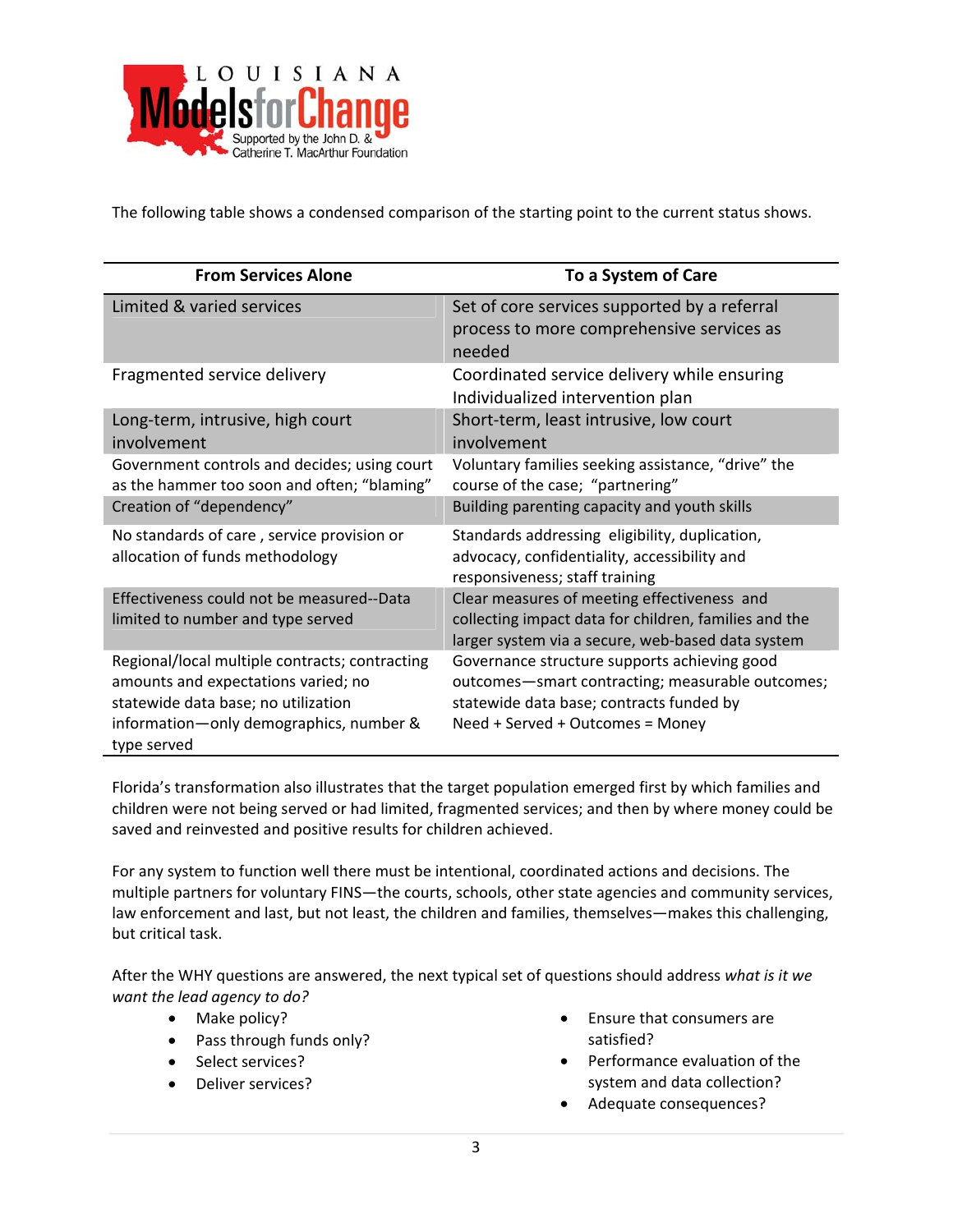

Answers should be developed to these questions which will then lead to discussions that will contain the words: *governance, managing entity, fiscal agent, administrative service organization, consortium, service provider network, etc.*

As the roles of governance, management, and service delivery are initially decided upon, describing the system one has or envisions is the subsequent step. It is advisable to ensure the "lead agency" knows the "what" it is going to govern, manage, share and be accountable for. This requires a well‐defined vision of a system of care that contains the necessary components to operate as a system which all the components that the law and commission have outlined:

- Who will be served?
- What services will be provided?
- How will they be served (processes)?
- Where or by whom will they be served?
- When and how fast will service delivery take place?
- What entity (ies) can do these best?

## **Description of Florida's Structures (as described by Dee Richter)**

In Florida, governance rests with the Department of Juvenile Justice and a statewide citizens' Board. The services are overseen by a managing entity—a private, not-for-profit. Regulatory functions are shared by all three branches of government and the law.

Florida's operational/service management structure reflects the design of the service system. The families and children are truly voluntary and can withdraw form services at any time; they are often the referral source. Services have a quick response time and serve the target population and act as a buffer for entry into government systems. The community-based services specifically for FINS are short-term and the vast majority of the children and families receive services for less than four months; respite care lasts an average of eleven days, with the most common stay of 7 days. They serve nearly 18,000 children per year.

The foundation supporting the service structure is comprised of (1) the courts and law enforcement for referrals, case flow and intervention when needed and the Department of Juvenile Justice is the pass through for funding and ensures the state network provider is accountable; and (2) services that are specific to longer-term needs-substance abuse, serious mental illness, domestic violence between the parents, etc.

The governance structure below and the operational services structure above evolved with each structure shaping and informing the other. The process was concurrent and not single‐tracked and linear for each.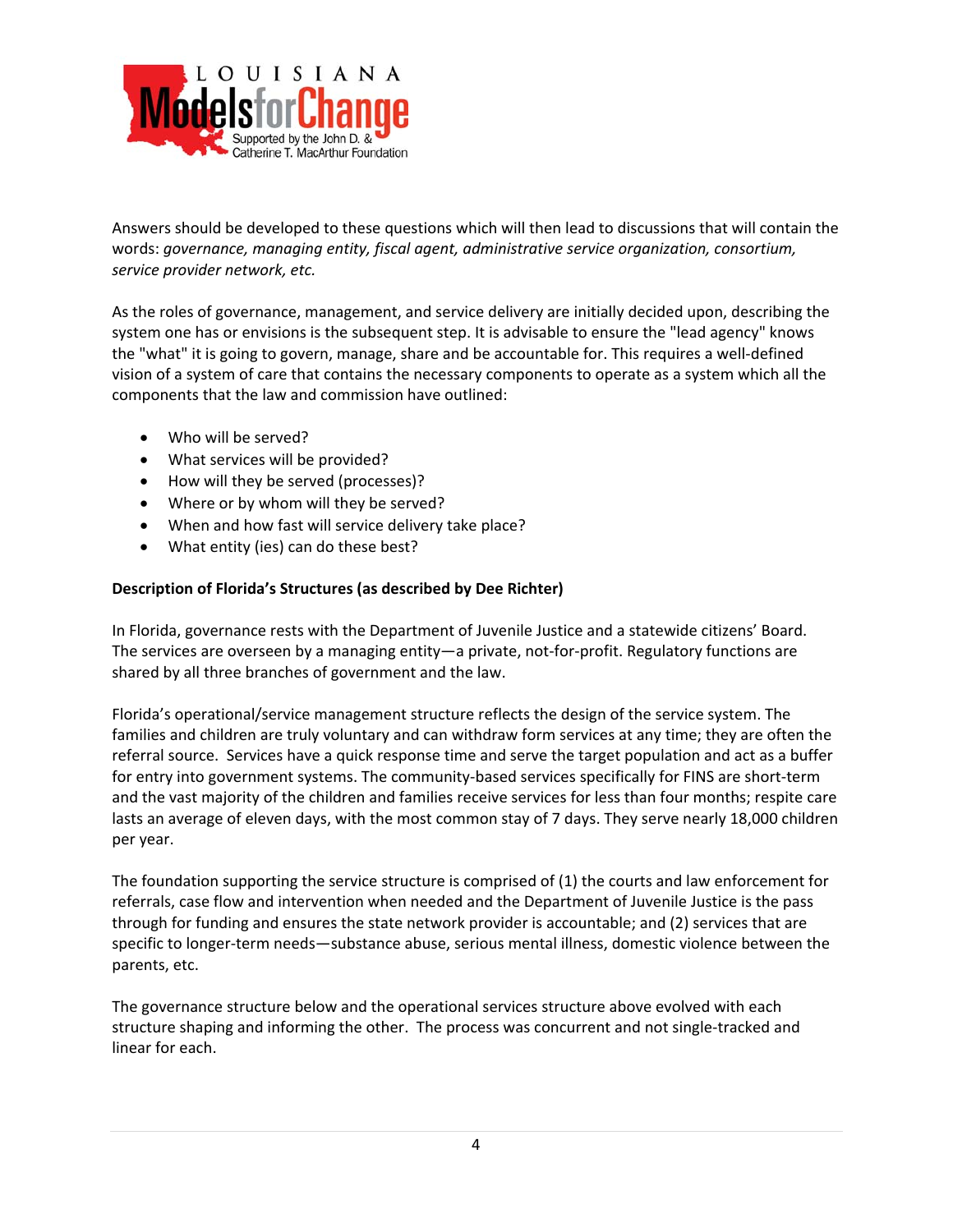

# **Florida's FINS Governance Structure**



#### **Key Areas to Move Forward:**

- Identify what and when resources are spent for early services, money can be saved and reinvested and outcomes improve
- Create a way to monitor if current or new law is being carried out as it was intended
- Move from a process‐based focus to a services‐based focus
- Targeting the services to the most prevalent, "needy" and costly group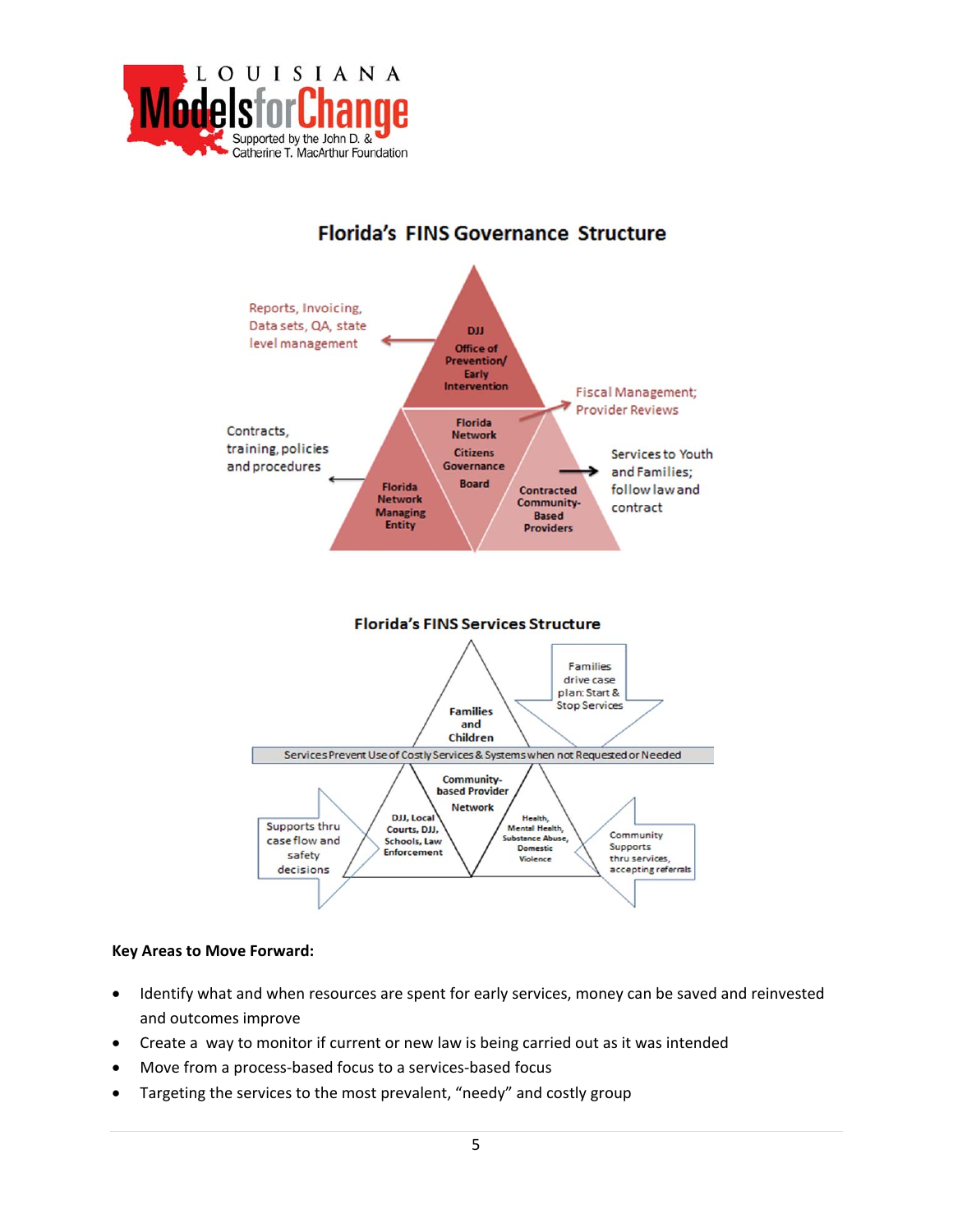

- Data mine to discover the most common and costly path of FINS children– Conduct analyses of outcomes/impact on children and families; length of stay implications; and impact on state expenditures
- Map current resources --who is helping what population and how much is it costing
- Watch the front door—measure the back door
- Standardize the important things: eligibility, minimum level and type of service

### **Consideration for Governing Entity:**

- Strong options for governance and service entities in Louisiana to complement the court system: the Office of Juvenile Justice or the Department of Health and Hospitals, Office of Behavioral Health since both are currently serving FINS
- Currently only governance in court system (FINSAP‐Supreme Court)
- Adding to the service continuum—prevention/early intervention, not just diversion
- Over time will diminish the number of children in detention, out of home placements, FINS Adjudications, and improve school attendance and prevent children from moving deeper into care
- Over time will lower caseloads of OJJ FINS probation
- Will produce savings
- Must identify existing services and create a minimum level of core services
- Must work closely with child welfare to ensure reported abuse and neglect are addressed

Lastly and most importantly, a healthy system of care must contain clear values and principles about what it is trying to achieve and must possess multiple sources of information and data to measure success, or lack thereof. Its leadership must create value and sustain strong relationships among all stakeholders and establish clear roles among all parties. Furthermore, it is essential for the system of care to possess leadership for whom this population is a top priority.

In order to determine the "governance, regulation, and oversight" several factors need to be taken into consideration. These include**:**

- *Philosophy*
- *Target Population*
- *Service Needs of Target Population*
- *Fiscal Impact*
- *Role of the Court*